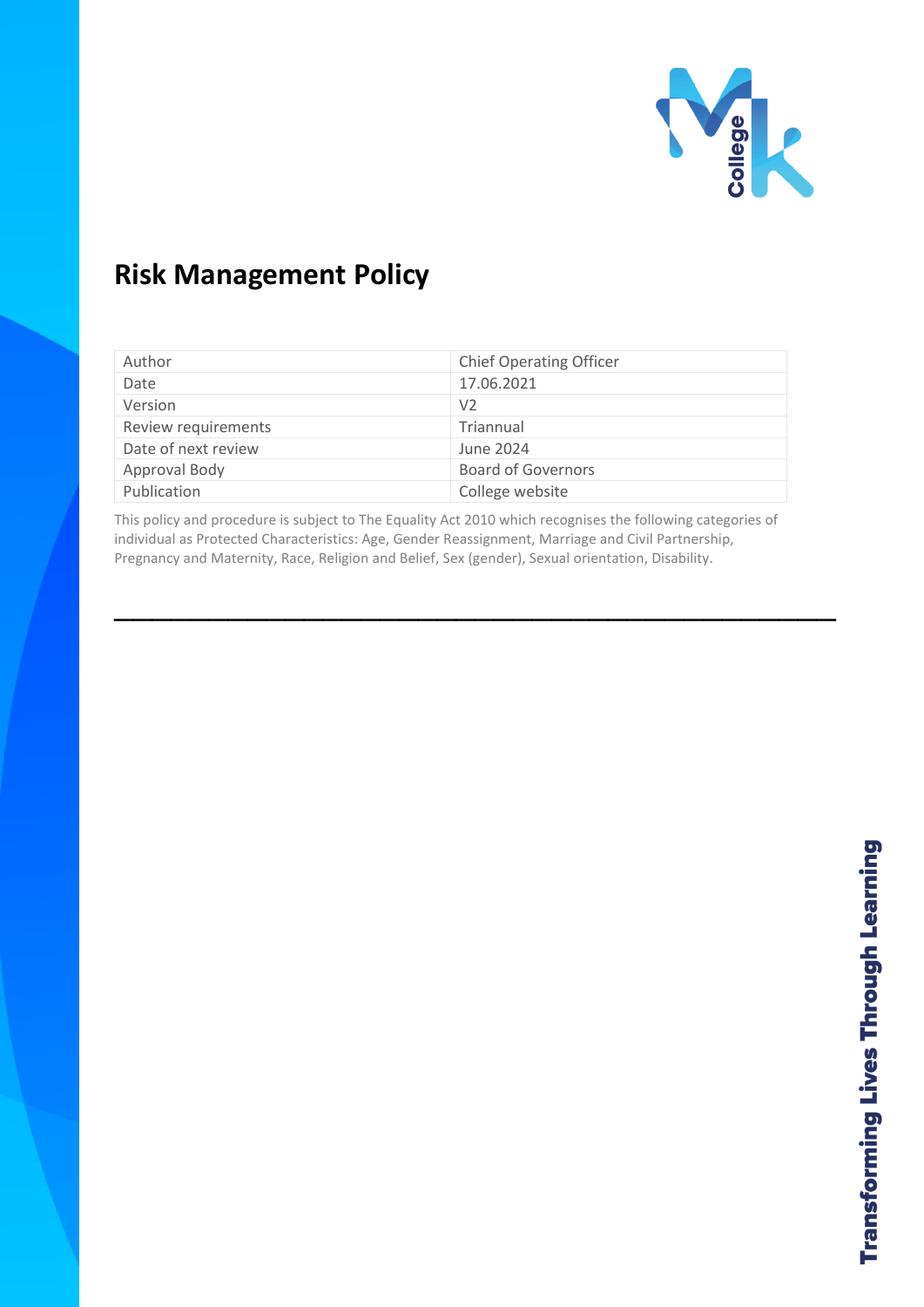### **Risk Management Policy**

#### **INTRODUCTION**

In complex organisations such as colleges, management operates at different levels, with each level delegating tasks and authorities to others with the combined aim of delivering the agreed objectives. Delegation does not remove accountability and managers exercise this through seeking assurance that responsibilities that they have delegated are being carried out in the way intended. Most college governors are substantially removed from day to day activity and rely on assurances through management representations and information in order to carry out their role.

Assurance for governors and Accounting Officers is most likely to be about confirming that:

- Plans, policies and procedures are fit for purpose and being operated;
- Agreed actions are taken to timescale and planned outcomes achieved;
- Performance is in line with expectations;
- Risks are being managed;
- Management reports are reliable;
- Planned internal or contracted activities are taking place and unacceptable activities are not taking place; and
- Value for money is being achieved.

## **POLICY STATEMENT**

Milton Keynes College will effectively manage risk, taking all reasonable practicable steps to ensure the protection of staff, students, assets and the reputation of the College.

## **AIM OF THE POLICY**

- To ensure there are appropriate arrangements and clear responsibilities for risk management in the College;
- To establish an open and receptive approach to solving risk;
- To make conservative and prudent recognition and disclosure of the financial and nonfinancial implications of risks;
- To gain a clear and complete understanding of the services delivered, the activities undertaken, and the types of assurance currently obtained, and consideration as to whether they are effective and efficient;
- To Identify areas where assurance activities are not present, or are insufficient for the needs of the College;
- To identify areas where assurance is duplicated, or is disproportionate to the risk of the activity being undertaken (i.e. there is scope for efficiency gains);
- To identify areas where existing controls are failing and as a consequence the risks that are more likely to occur; and
- To provide an evidence base to assist the College in the preparation of its annual Statement of Corporate Governance and Internal Control.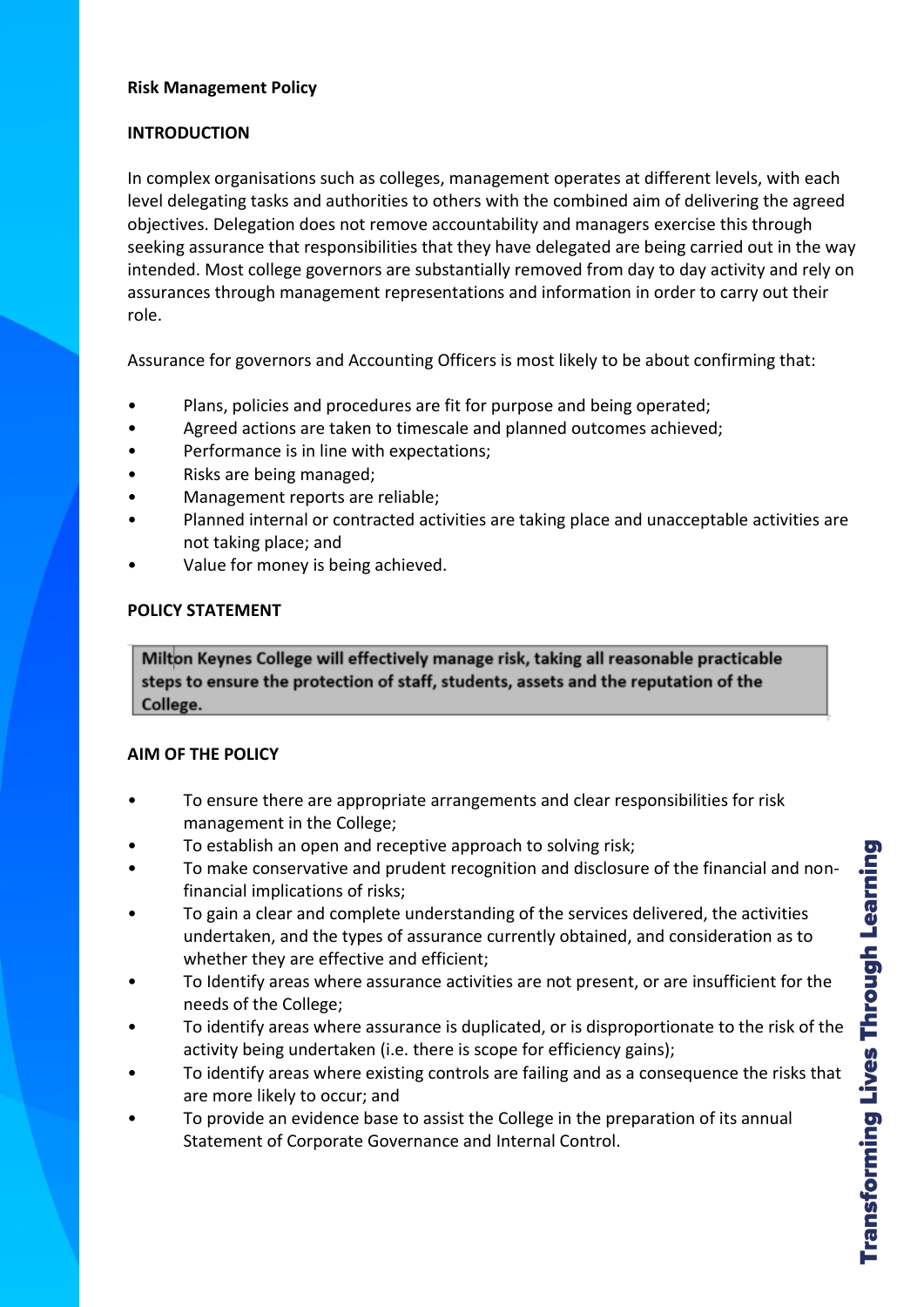# **SCOPE OF THE POLICY**

All activities undertaken on behalf of the College that may contain a level of risk that could impact on the achievement of College objectives.

## **ROLES AND RESPONSIBILITIES**

# **Audit and Risk Committee**

- To advise the Board of Governors on the concepts and requirements of risk management.
- To act as a catalyst for risk management activity across the College.
- To ensure appropriate audit work is performed on risk management.
- Bringing higher level risks to the attention of the Board of Governors.
- To review new risks or failures of existing control measures
- To review the adequacy of internal control systems designed to minimise risk
- To receive the reports from the Risk Management Group and make appropriate recommendations to the College's Senior Leadership Management Team, which will effectively improve systems of control.
- To ensure that the risk management arrangements are audited and scrutinised to ensure they are effective.

# **Risk Management Group**

- To develop the College's Risk Management Policy.
- To compile the College's Strategic and Operational Risk Registers.
- To identify, from the risk registers, the top risks faced by the College.
- To identify new risks and take controlling actions where necessary.
- Overall co-ordination of risk management.
- To review impact and mitigating factors i.e. actions for risks occurring and risk reduction/elimination on the Risk Registers.
- To maintain the Audit and Risk Committee and Board of Governor's confidence that risk is being managed effectively within the College and that solutions to identified risks are in place and are appropriate.
- Via the Chief Operating Officer, to report the status of risk management and the risk registers to the Audit and Risk Committee at each meeting, and to the Board of Governors annually.

The Risk Management Group meets on a monthly basis. Minutes are taken at the meetings and there are arrangements in place to ensure that agreed actions are carried out. The workings of the Risk Management Group are summarised in a report to each subsequent meeting of the Audit and Risk Committee.

A key source of assurance is obtained from the Internal Audit Service. There is a clear link between the College's Risk Register and the Internal Audit Strategy and Annual Internal Audit Plan. Consequently, where the Risk Management Group, the Senior Leadership Team (most of whom are members of the Risk Management Group), or the Board identify any emerging risks, and/or where the risk priorities for the College change, and/or where there are concerns about a particular area of activity, subject to the agreement of the Audit and Risk Committee the Internal Audit Strategy and Annual Plan is revised accordingly.